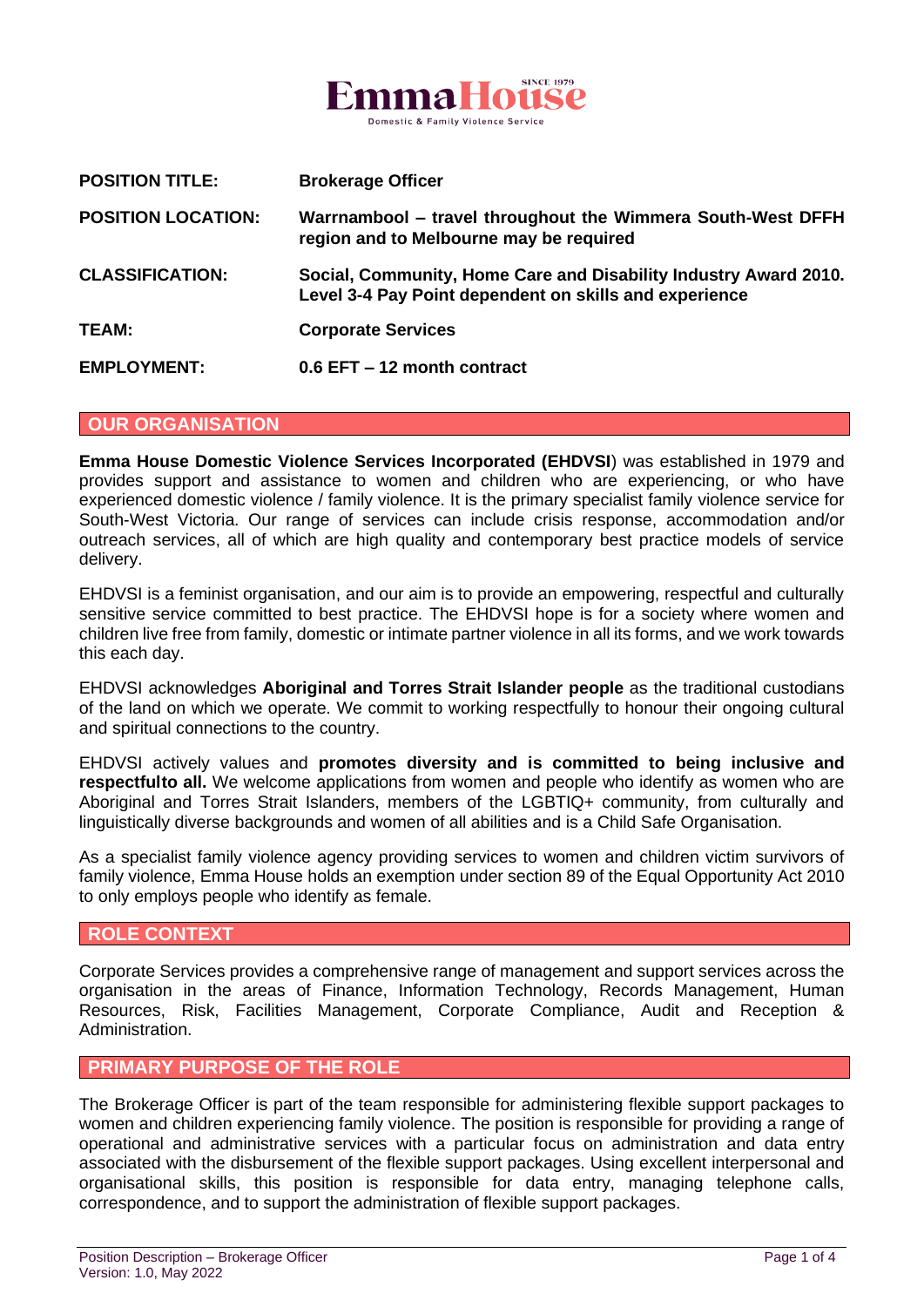This position is required to establish appropriate community contacts, develop and maintain professional working relationships with a broad range of stakeholders and funding partners in the provision of the Agency's services to achieve improved outcomes for clients.

## **REPORTING RESPONSIBILITIES**

The position directly reports to the Finance and Payroll Officer but is expected to work collaboratively across the entire agency.

# **KEY RESPONSIBILITIES**

### **Personal and Professional**

- Understanding of the value of professional supervision and a willingness to participate in reflective practice
- Commitment to maintaining an up-to-date knowledge base on issues relevant to domestic and family violence practice.
- Willingness to participate in the annual performance management processes
- Willingness and commitment to attend training and educational opportunities as identified in the annual individual professional development plan as negotiated with the Executive Officer

### **Administration, Documentation and Reporting**

- Manage and respond to all inquiries relevant to the administration of FSPs.
- Once applications are approved assist with all aspects of the implementation process through to completion. This includes ensuring all invoices have been processed and/or relevant documentation completed, approved and submitted to finance.
- Ensure all FSP application documentation is accurate, complete and kept up-to-date in relevant data systems e.g. SHIP, FSP database.
- Respond to queries relating to the supply of items, including those from suppliers.
- Maintain confidentiality regarding workplace practice, information and communication.
- Respond to requests for reports and other written documents, ensuring that all material is accurate and completed in a professional and timely manner.
- Provide other general administrative support across the agency hen required in relation to FSPs.

### **Technical Skills and Knowledge**

- Accurate data entry of FSPs and associated filing.
- Preparing supplier payments.
- Answering and investigating supplier queries.
- Liaise with organisation staff regarding invoice payment
- Assist the finance and payroll officer to payment runs and administer online EFT and cheque payments.
- Other ad-hoc administrative tasks.

### **Communication and Teamwork**

- Respond with a customer focussed approach to all FSP enquiries both internally and externally.
- Respond to all FSP enquiries
- Develop and maintain effective working relationships with a broad range of stakeholders and services, across a variety of sectors to ensure an integrated and collaborative approach that supports positive client outcomes.
- Take responsibility for accurate, confidential and timely case-noting, record keeping, filing and general maintenance of client information, in accordance with relevant program and agency requirements and standards.
- Ensure all relevant program planning, documentation; evaluation and reporting are completed in a timely and accurate manner.
- Demonstrate an awareness and practice in response to the diverse needs of clients.
- Demonstrate an understanding of rural communities and the issues they face.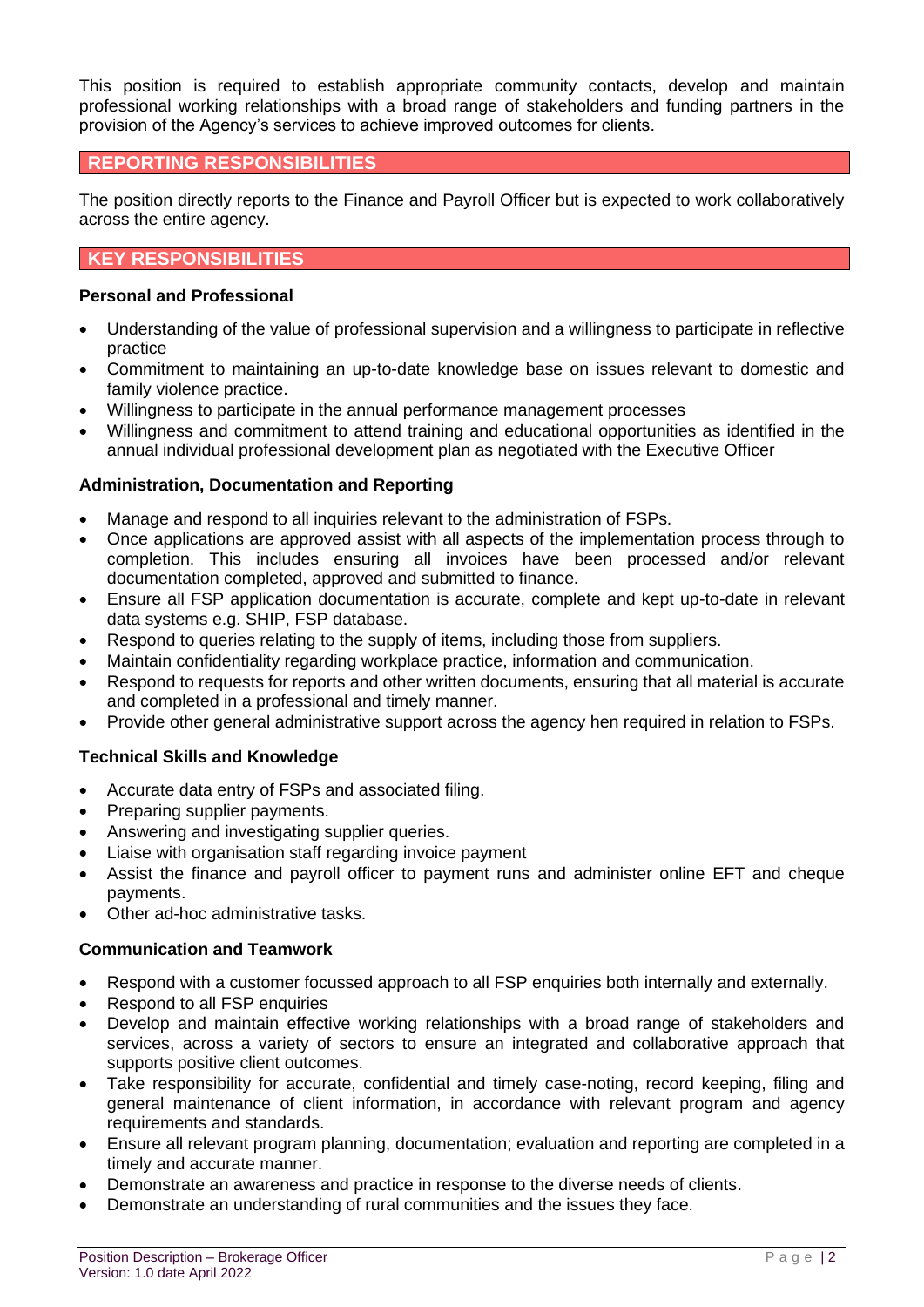### **Continuous Quality Improvement**

- To participate in the organisation's CQI processes
- To participate in the quality improvement practices and outcomes in accordance with the relevant industry standards
- To participate in the Accreditation process and continuous improvement plan
- Contribute to monitoring of service provision to ensure outcomes are in line with internal and external standards, service philosophy and goals
- Participation in the development and review of organisational policies, procedures and work instructions as appropriate
- Understand the importance of encouraging service users to offer input and feedback about the service via the various channels available.

### **Workplace Health and Safety**

- Demonstrate an understanding of the shared responsibility for a safe workplace
- Understanding of the core responsibilities of an employee in relation to occupational health and safety
- Participation in the monitoring of occupational health and safety practices within the workplace, and the addressing of any concerns via the appropriate channels, in a timely manner

### **Additional Duties**

- Undertake regular tasks as per requirements
- Work within the required financial parameters of the service
- Willingness to undertake additional duties as directed and / or negotiated with the Executive Officer
- Arrange and provide coverage for those staff supervised during times of absence or leave
- Other administrative duties as required

### **Pre-Employment Screening**

EHDVSI has an obligation to offer a safe environment for children and is required to ensure all employees are appropriately screened before commencing employment. Screening occurs in accordance with the Worker Screening Act (2020) and the DFFH Safety Screening Policy and consists of a Nationally Coordinated Criminal History Check (Police Check), International Police Check (if required), Working With Children Check (or valid exemption), Referee checks and a robust interview process where an applicant's personal and professional interest in working with children may be explored, and the referee check process, whereby information will be sought regarding an applicant's history regarding working with children.

Where the Key Selection Criteria outlines mandatory qualifications an original of these must be sighted by the line manager or Corporate Services manager and retained

In accordance with the COVID-19 Mandatory Vaccination (Workers) Directions, pursuant to section 200(1)(d) of the Public Health and Wellbeing Act 2008 (Vic) Emma House is a mandated workplace, therefore staff are required to be vaccinated against COVID 19 and provide proof of vaccination status or evidence of exemption from the Australian Immunisation Register.

## **KEY SELECTION CRITERIA**

### **Qualifications**

- Certificate IV in Bookkeeping, Finance or Business or equivalent work experience.
- Current Victorian Drivers Licence
- Nationally Coordinated Criminal History Check (Police Check)
- Current Working with Children Check or valid exemption
- International Police Record Check (only required where staff have lived overseas for 12 months or longer in one country in the last 10 years)